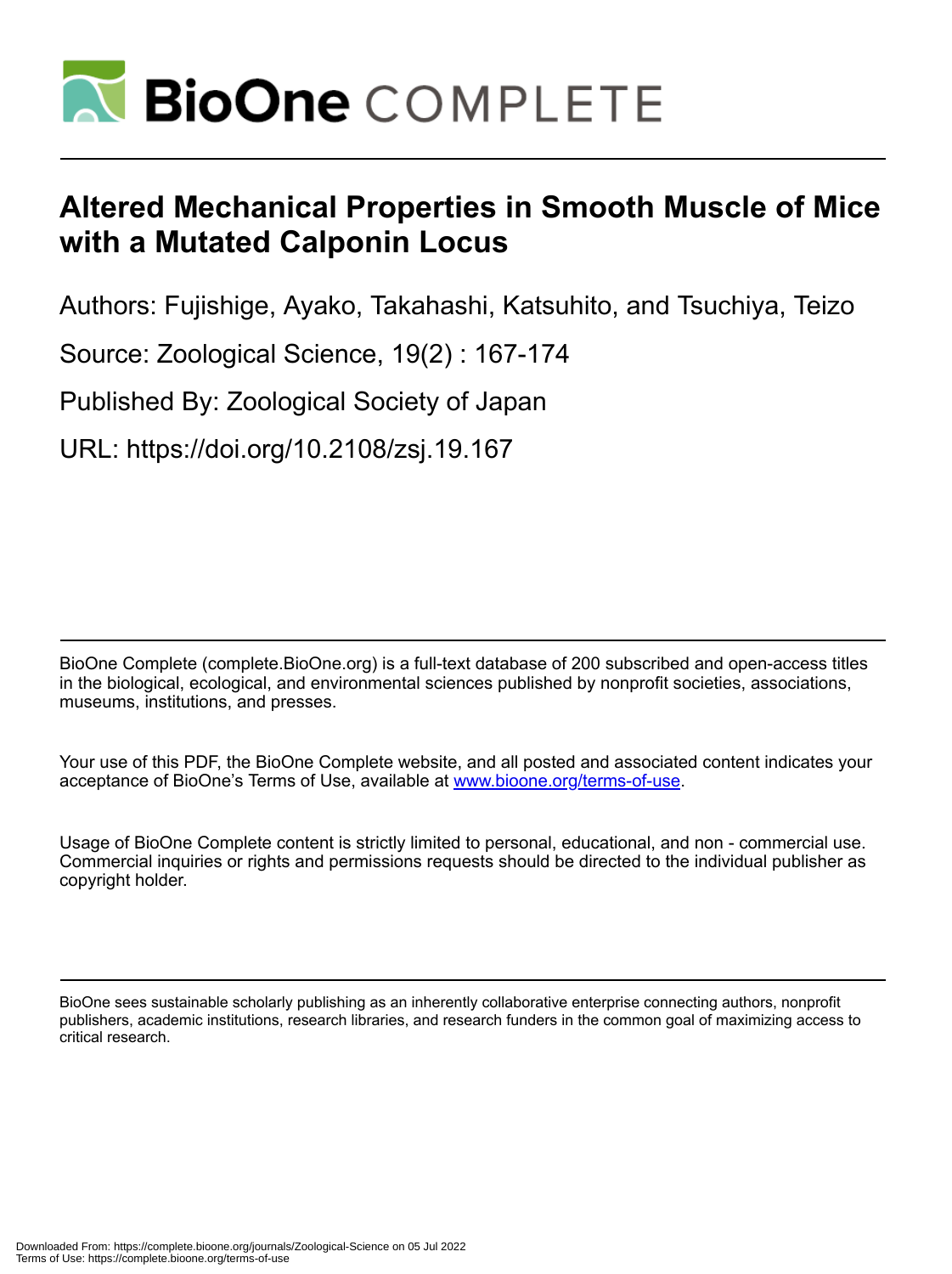# **Altered Mechanical Properties in Smooth Muscle of Mice with a Mutated Calponin Locus**

Ayako Fujishige<sup>1</sup>, Katsuhito Takahashi<sup>2</sup>, Teizo Tsuchiya<sup>1\*</sup>

1 *Department of Biology, Faculty of Science, Kobe University, Rokkodai, Nada-ku, Kobe 657-8501, Japan* 2 *Department of Medicine, Osaka Medical Center for Cancer and Cardiovascular Diseases, Higashinari-ku, Osaka 537-0025, Japan*

**ABSTRACT**—The mechanical properties of smooth muscles in aorta and vas deferens were studied in mice with a mutated basic calponin locus to learn the physiological function of calponin. The intact smooth muscles were stimulated with high KCl and the force development was compared between calponin deficient (knockout, KO) mice and wild type (WT) ones. The isometric force induced by various concentrations of high KCl was lower in KO than in WT both in aorta and in vas deferens. The length-force relations were compared between KO and WT. The active isometric force in KO was significantly lower at most muscle lengths examined than in WT without the change in resting force both in aorta and in vas deferens. In vas deferens, the rate of force development after quick release in length at the peak force was significantly faster in KO than in WT. The above results show that the force development is lower and the rate of crossbridge cycle is faster in KO mice than in WT ones, suggesting that calponin plays basic roles in the control of the contraction of smooth muscle.

**Key words:** calponin, latch mechanism, smooth muscle, aorta, vas deferens

#### **INTRODUCTION**

Smooth muscle shows characteristic contractions different from those in skeletal muscle, which shows very fast shortening velocity and the cross-bridge cycling and these parameters do not change basically (Sugi and Tsuchiya, 1998). Smooth muscle shows maintained force and slower shortening and they are regulated by the intra- and extracellular factors. Catch contraction in mollusks and latch contraction in vertebrates are the examples of the regulation in smooth muscle (Sugi and Tsuchiya, 1979; Ishii *et al*., 1997; Dillon *et al*., 1981). It is demonstrated that the maximum shortening velocity and myosin light chain phosphorylation have maximal values early in the contraction and then decrease, but tonic force remains in the later phase of contraction (Dillon *et al*., 1981). Now some lines of evidence are available to indicate that reversible Ca/calmodulin-dependent phosphorylation of myosin regulatory light chain primarily regulates the rate of ATP hydrolysis of smooth muscle myosin (Hartshorne, 1987; Somlyo and Somlyo, 2000). It has been shown later, however, that the shortening velocity,

 $*$  Corresponding author: Tel.  $+81-78-803-5718$ ; FAX. +81-78-803-5718. E-mail: tsuchiya@kobe-u.ac.jp *i.e.* cross-bridge cycling, and myosin ATPase activity can change independently of myosin light chain phosphorylation (Hori *et al*., 1992; Sato *et al*., 1992).

Basic calponin is a smooth muscle-specific and actinbinding protein isolated from bovine aorta and chicken gizzard (Takahashi *et al*., 1986; Takahashi *et al*., 1988) and the roles in physiological function have been discussed (Ito *et al*., 1994; Horowitz *et al*., 1996; Uyama *et al*., 1996; Winder and Walsh, 1996). Some lines of evidence have been accumulated to indicate the *in vitro* biochemical properties of calponin (Haeberle *et al*., 1994; Hodgkinson *et al*., 1997; Malmqvist *et al*., 1997). To elucidate the function of calponin physiologically, mice with a mutated basic calponin locus were generated and the mechanical properties of smooth muscle in intact tissue were compared between calponin knockout (KO) mice and wild type (WT) one (Takahashi *et al*., 1998; Matthew *et al*., 2000; Takahashi *et al*., 2000). The present experiment is a further detailed study of the mechanical properties, especially about force development in the smooth muscles of aorta and vas deferens in intact tissues in calponin KO and WT mice.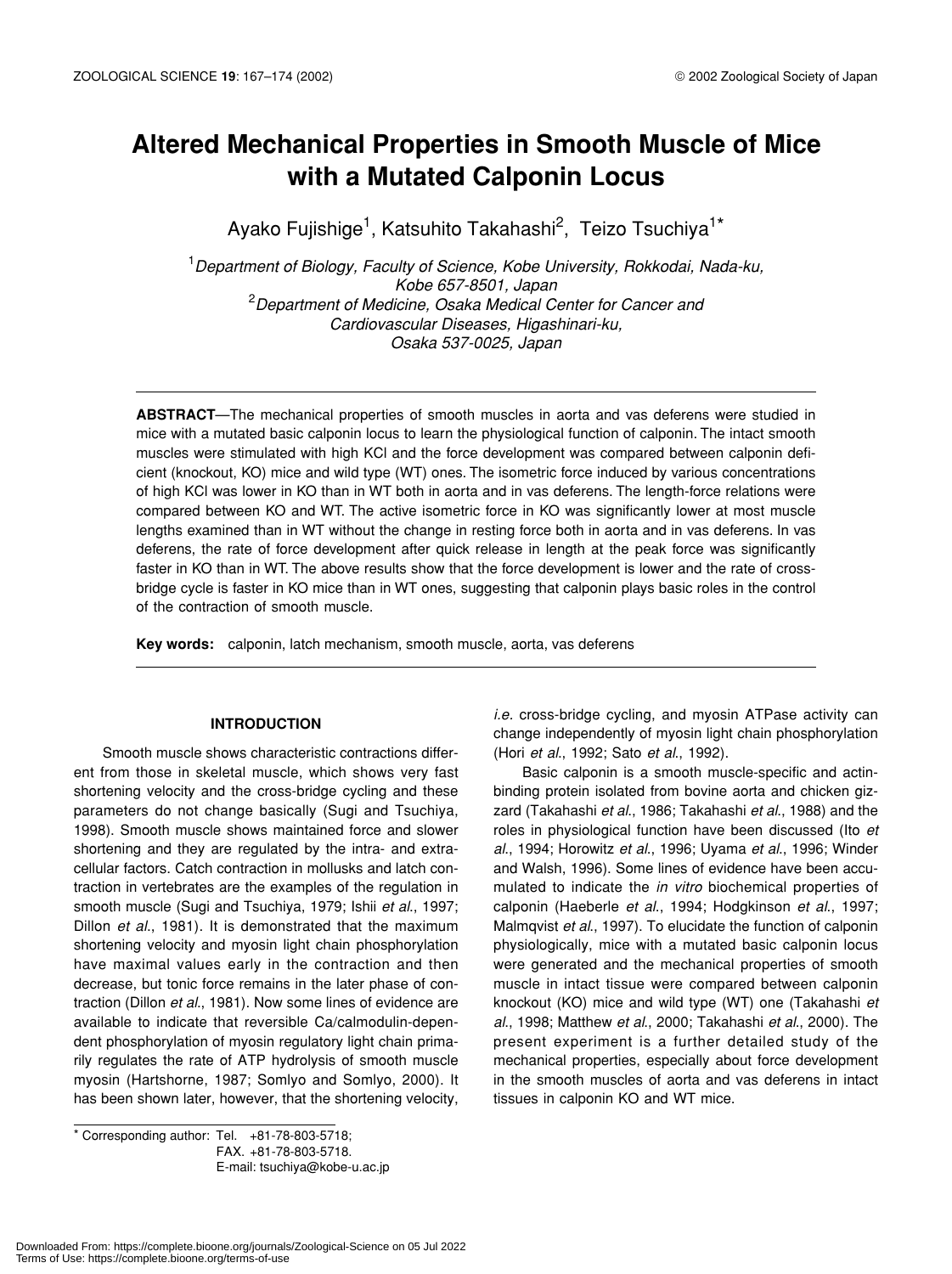## **MATERIALS AND METHODS**

A targeted mutation was induced in CCE ES cells and F2 mice homozygous for the mutant basic calponin alleles or the wild-type allele were generated after outcross to B57BL/6 mice as previously described (Yoshikawa *et al*. 1998). Aorta and vas deferens were isolated from 3~4-week-old male mice after killing by neck disarticulation. The tissue was cut into a ring preparation (0.8–1.2 mm in width) in aorta, which was mounted directly on the two arms from the force transducer and the servo-motor, or cut into a longitudinal strip in vas deferens (5–7 mm in length, 0.4–1.3 mm in width), to which aluminum clips were attached at both ends (Fig. 1). When active and resting forces were compared, they were normalized by the width of the preparation and expressed as the force per 1.0 mm and 0.5 mm in aorta and vas deferens, respectively. This way of normalization of force depended on the histological observation shown in the previous paper (Takahashi *et al*., 2000). The composition of the Ringer solution (mM) is : NaCl, 136.9; KCl, 5.4; CaCl<sub>2</sub>, 1.5; MgCl<sub>2</sub>, 1.0; NaHCO<sub>3</sub>, 23.8; EDTA (ethylenediamine-N,N,N',N'tetraacetic acid) 0.01; glucose, 5.5. The solutions containing 72.7 or 140 mM KCl were used for the stimulation in the most experiments of aorta and vas deferens, respectively and were made by substituting NaCl with equimolar KCl in the normal Ringer. These solutions were saturated with 95%  $O_2$  and 5%  $CO_2$  mixture at 37°C and pH 7.4 in the course of all experiments. The preparations were equilibrated for 45–60 min in a 10 ml bath until the contractile response to high KCl solution became stable. In the measurements of isometric force in aorta, the length-force relation was first measured at several lengths and the optimal length for force development was found or the muscle length was adjusted to optimum length according to the results of length-force relationships. In the measurements of isometric force in vas deferens, the length of a preparation was adjusted to the length with only slight resting force. Force change was measured by a transducer (AE801, Sensonor)



**Fig. 1.** Schematic drawing of the method to attach a preparation to a force transducer. **A** Tubular vas deferens tissue was cut open and aluminum connectors were attached to a strip preparation (5–7 mm in length, 0.4–1.3 mm in width) at both ends. A preparation was set to the arms from a force transducer and a servo-motor. **B** Tubular aorta tissue was cut into a ring preparation (0.8–1.2 mm in width) and it was set to the arms from a force transducer and a servomotor.

with a compliance of 0.1 mm/N and a resonant frequency of about 5 kHz or by the feed back signal from the servo-motor which could generate force and length steps (Dual Mode Servo 300, Cambridge Technology; Sugi and Tsuchiya, 1988). The quick length steps were applied by the servo-motor within 2 ms. The force and length changes were recorded with a digital oscilloscope (AR1200, Yokokawa or type 310, Nicolet). The force redevelopment after a length step in vas deferens was measured by imposing about 6.0% shortening steps at the top of the isometric force and the rate of force rise after release was expressed as  $P_1/P_0$ , where Po is the isometric force and  $P_1$  is the extrapolated height of the slope immediately after the release to 1 s after a release as shown in Fig. 7. In the measurement of length-force relation, the preparation was stimulated by high KCl in vas deferens and aorta 1 min and 5 min after the change of the length, respectively. The active force was calculated by the subtraction of the resting force from the total force. The force was measured at the peak in vas deferens and at 15 min after the start of the stimulation in aorta. The stimulation was made every 20 and 50–60 min in vas deferens and aorta, respectively.

All data are expressed as means±S.D. Student's t test for independent samples was used as a post hoc test of significance, with significance set at p<0.05.

#### **RESULTS**

#### **Time course of force development**

*vas deferens* In both KO and WT mice, vas deferens preparations developed force immediately after the stimulation by various concentrations of high KCl and the activated force reached the peak at 10–15 s and then fell to the steady level of 20–25% of the peak height for 30–40 s at 140 mM KCl as shown in Fig. 2. The former quick response, so-called phasic response, and the later maintained one, socalled tonic response were observed in KO and WT at all high KCl concentrations and at all lengths of the preparations. Therefore, the distinct differences in the time course of the force development were not observed between KO and WT mice.

The resting force developed quickly after the stretch of a preparation and decayed exponentially, first quickly and then slowly in the later phase in both KO and WT mice as in other smooth muscles (Fig. 2). The magnitude of the resting force was different especially in the longer length both in WT and KO mice as seen in Fig. 6 and the peak resting force immediately after the stretch largely depended on the stretch velocity both in WT and KO. The clear differences in the time course of the resting force after stretch were not observed between KO and WT.

*aorta* In both KO and WT mice, aorta preparations developed force gradually after the stimulation and the activated force reached the plateau after 15 min, which was maintained in the later phase at all high KCl concentrations and at all lengths of the preparations examined (Fig.3). The detailed analysis of the rising phase of force by the stimulation showed that the rate of rise immediately after the stimulation in KO is a little faster than in WT (Fig. 4A). After the end of the stimulation, force started to decrease and it took about 15 min to return the exact resting force level. The fall-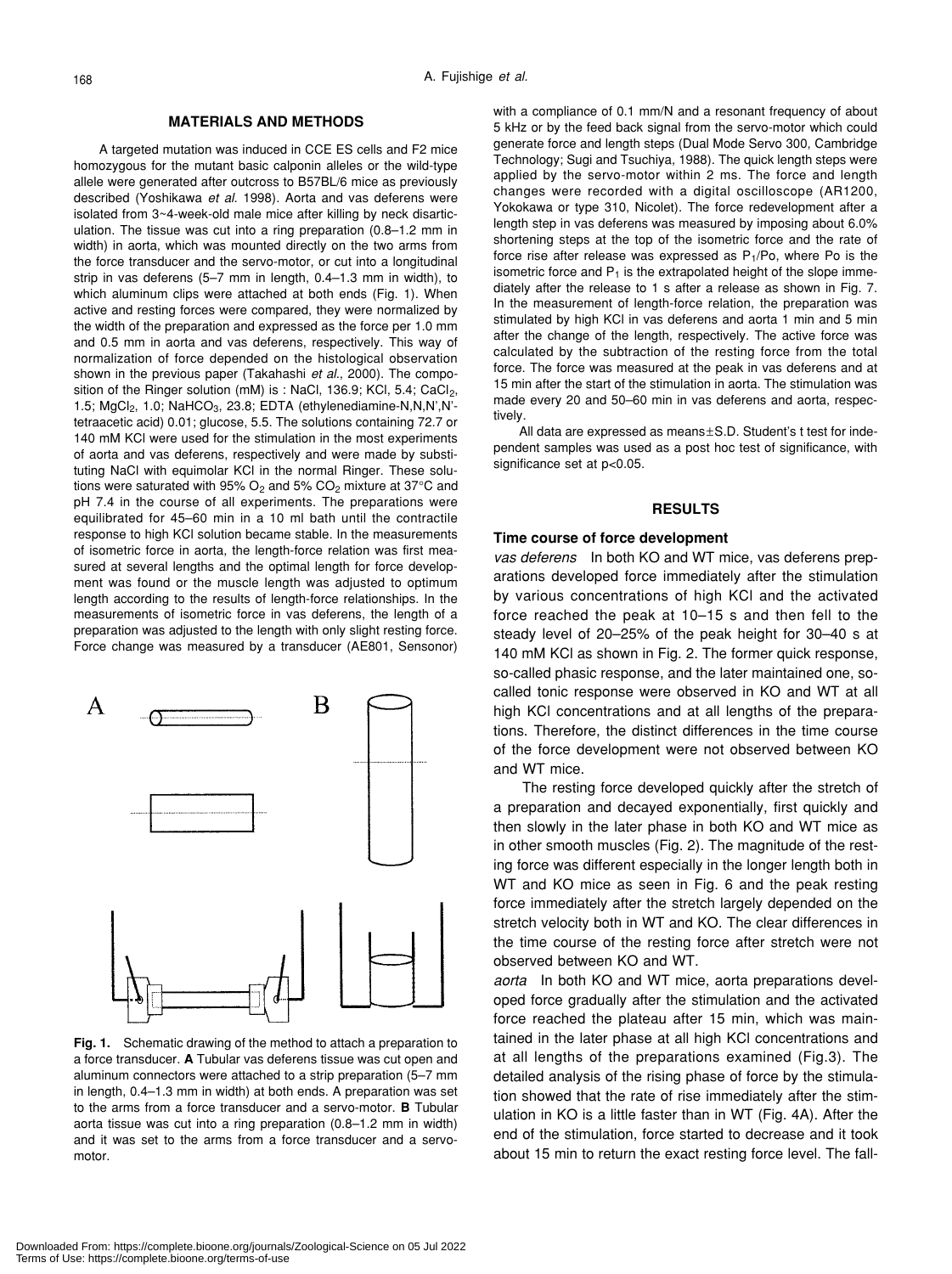

**Fig. 2.** Comparison of the force development by 140 mM KCl in vas deferens between wild type (WT) mice and calponin knockout (KO) ones. **A** Force development in vas deferens in WT at 1.0 lo (lo; resting muscle length)(upper trace) and at 1.20 lo (lower trace). **B** Force development in KO at 1.0 lo (upper trace) and at 1.24 lo (lower trace). Note that the active force height is lower in KO than in WT in the same width of preparations.



**Fig. 3.** Comparison of the force development by 72.7 mM KCl in aorta between WT and KO of nearly same width of preparations. **A** Force development in WT at 1.0 lo (lo; resting muscle length)(upper trace) and at 1.20 lo (lower trace). **B** Force development in KO at 1.0 lo (upper trace) and at 1.22 lo (lower trace). The time courses of the development and the decline of force were analyzed in Fig. 4.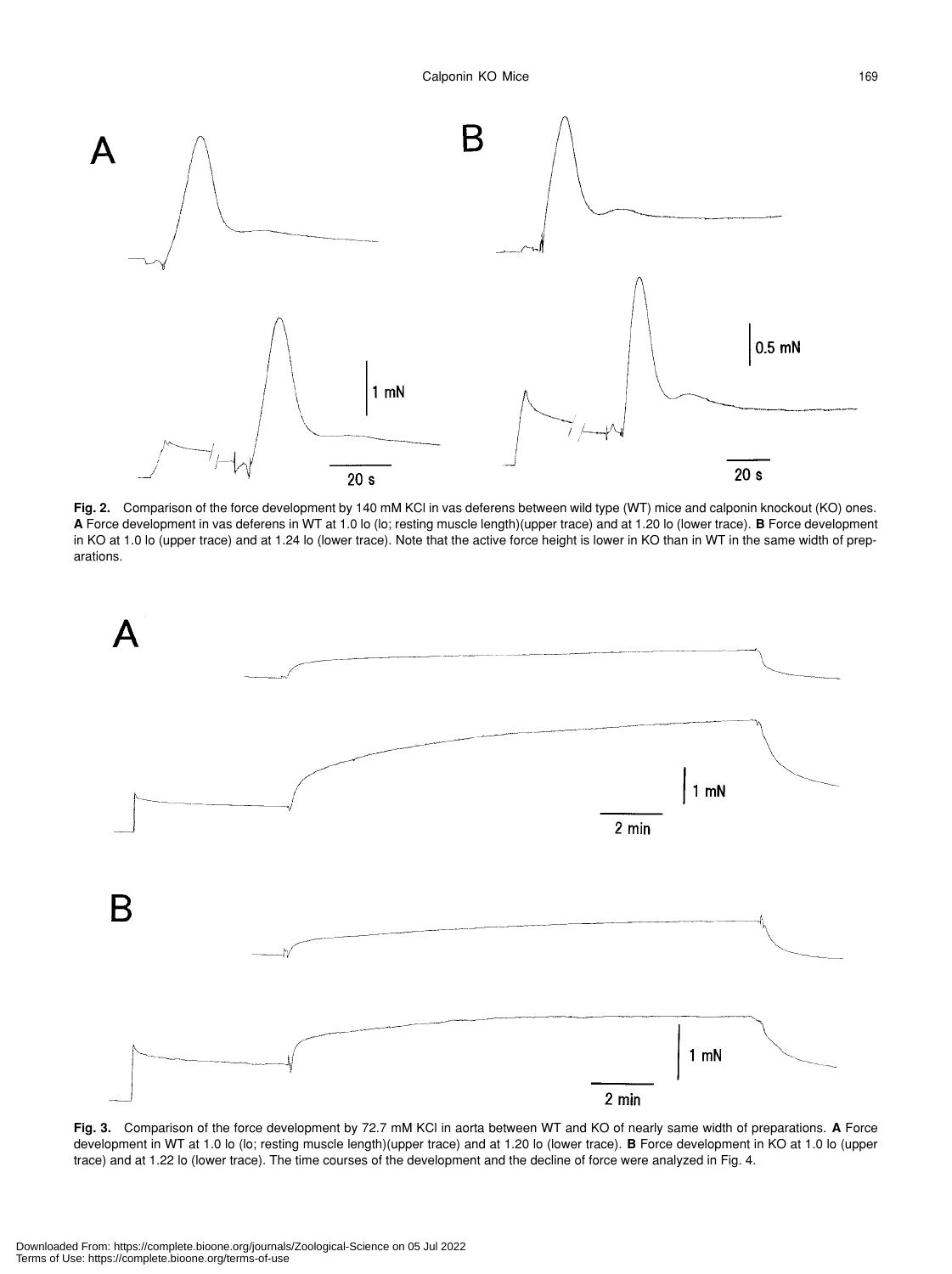

**Fig. 4.** The comparison of the time courses of the force development in aorta after the application of 72.7 mM KCl (A) and of the force decline after the cessation of the stimulation (B) between WT  $\langle \bullet \rangle$  and KO  $(\triangle)$ . The force is expressed as the relative value to the one at 60 s after the application of high KCl in A and to the one just before the cessation of the stimulation in B. Data points and bars show the means and the standard deviations (n=4). Data points with asterisks mean that the differences between WT and KO are statistically significant (p<0.01). Note that the time course of the rise and the fall of force is faster in KO than in WT.

ing phase of force after the end of stimulation is significantly faster in KO than in WT at the later phase of relaxation (Fig. 4B). The resting force rose rapidly after the stretch of the preparation and decayed first quickly and then slowly in later phase (Fig. 3). The magnitude of the resting force was different especially in the longer length both in WT and KO mice as seen in Fig. 7 and the peak resting force immediately after the stretch largely depended on the stretch velocity both in WT and KO. The clear differences in the time course of the resting force after stretch were not observed between KO and WT.

# **Active isometric force**

*vas deferens* The amplitude of the activated phasic force in vas deferens was measured at 40, 70, 105, and 140 mM KCl in KO and WT (Fig. 5A). In both types of mice, the force



**Fig. 5.** Comparison of active force developments by various concentrations of KCl in vas deferens (A) and aorta (B) between WT  $\langle \bullet \rangle$  and KO  $(\triangle)$ . Data points and bars show the means and the standard deviations (n=7–8 in vas deferens and 4–7 in aorta). Forces are normalized by the width of preparations and expressed as mN/ 0.5mm and mN/1.0 mm in vas deferens and aorta, respectively. Data points with asterisks mean that the differences between WT and KO are statistically significant (p<0.01). Note that the forces in KO are clearly lower than in WT.

depended on the concentration of KCl and was about 40– 50% and 70–85% of the maximum force at 70 and 105 mM KCl, respectively. When the relative force was compared between KO and WT after the normalization by the width of the preparation (mN/0.5 mm), the difference was remarkable and statistically significant, the amplitude in calponin KO being about half of that in WT.

*aorta* The amplitude of the activated force, normalized by the width of preparations, in aorta was measured at 20, 30, 40, 60 and 72.7 mM KCl and was calculated by the subtraction of the resting force from the total force both in KO and in WT (Fig. 5B). In both types of mice, the force depended on the concentration of KCl. The force increased with the concentration and it was about 50, 80 and 95% of the maximum force at 30, 40 and 60 mM KCl, respectively. When the relative force was compared between KO and WT after the normalization by the width of the preparation (mN/1.0 mm), the difference was remarkable and statistically significant in aorta as well, the amplitude in calponin KO mice being about 60% of that in WT.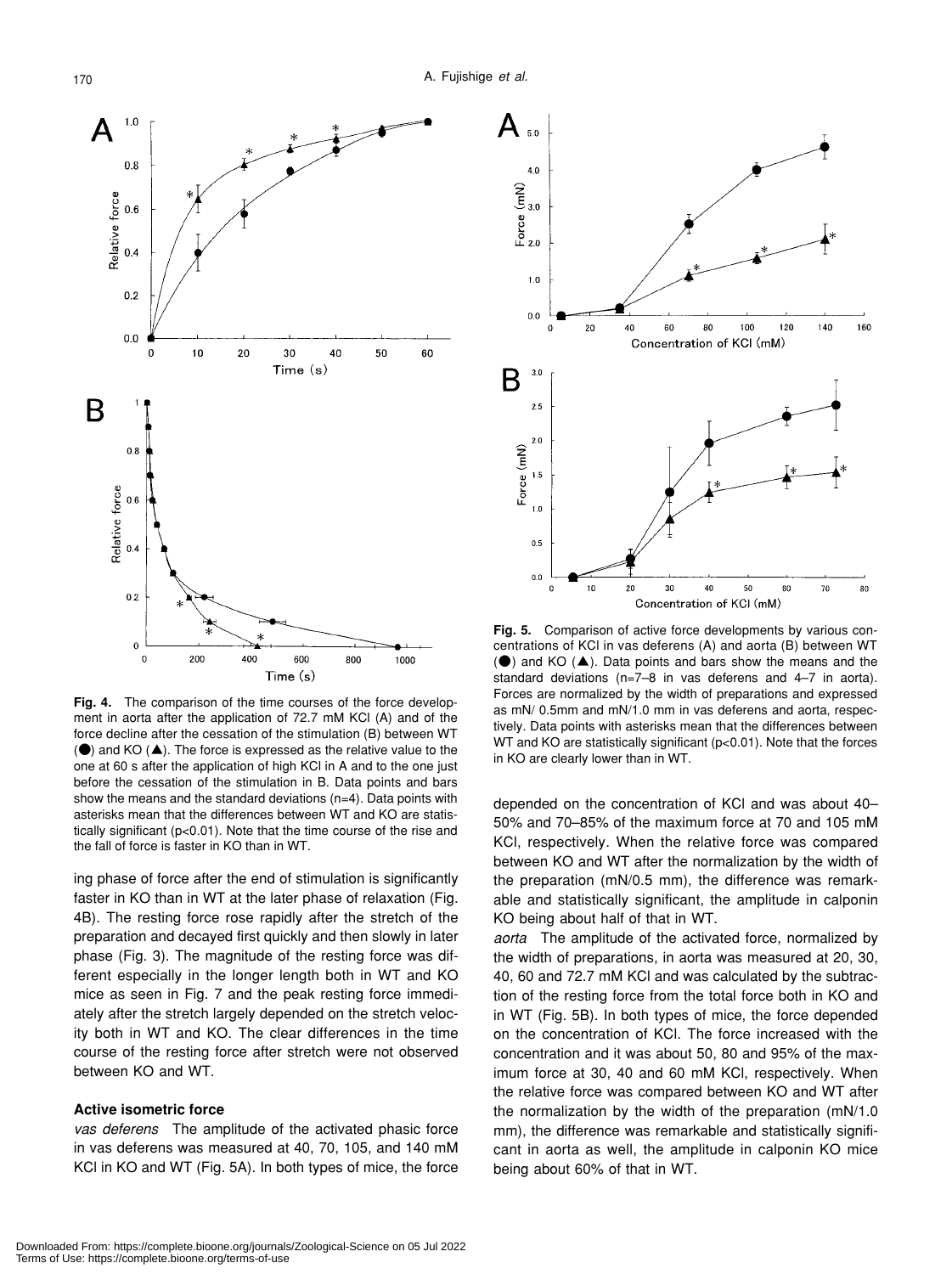### **Length-force relations**

*vas deferens* The length-force relations were examined in vas deferens stimulated by 140 mM KCl at the muscle length between 0.6–1.5 lo (lo; just the length with a very small resting force) in both types of mice. The mean forces in four preparations are shown in Fig. 6A, B, in which the force is normalized by the width of preparations. In both KO and WT mice, the resting force increased steeply above 1.2 lo with the increase in the length. The resting force exceeded the active one above 1.3–1.4 lo. The active force was scarcely observed at 0.6 lo and increased with the increase in the muscle length and the maximum force was produced at around 1.2 lo in both types of mice. The most noticeable difference between KO and WT was observed in the active force, the force in KO being lower than half of that in WT at optimum length. The difference in active force was statistically significant as shown in Fig. 6A, B. The height of the resting force, however, is similar in both types, namely the difference was not statistically significant (Fig. 6A, B). *aorta* The length-force relations were examined in aorta stimulated by 72.7 mM KCl at the muscle length between 0.8–1.5 lo in both types of mice. The mean forces (n=4–8) are shown in Fig. 7A, B, in which the force is normalized by the width of preparations. In both types of mice, a small rest-





**Fig. 6.** Comparison of the length-force relations in vas deferens between WT (**A**) and KO (**B**). Active (■) force induced by 140 mM KCl and resting one (▲) are compared after the normalization of force by the width of the preparations, expressed as mN/0.5 mm. Data points and bars show the means and the standard deviations (n=4). The horizontal error bars in active force are the same as ones in resting force and omitted. Data points with asterisks mean that the differences between WT and KO are statistically significant (p<0.01). Note that the active force is clearly lower in KO than in WT, while there is no significant difference in the resting force between both types.

**Fig. 7.** Comparison of the length-force relations in aorta between WT (**A**) and KO (**B**). Active force induced by 72.7 mM KCl (■)and resting one  $($  $\blacktriangle)$  are compared after the normalization of force by the width of the preparations, expressed as mN/1.0 mm. Data points and bars show the means and the standard deviations  $(n=4-8)$ . The horizontal error bars in active force are the same as ones in resting force and omitted. Data points with asterisks mean that the differences between WT and KO are statistically significant (p<0.01). Note that the active force is clearly lower in KO than in WT, while there is no significant difference in the resting force between both types.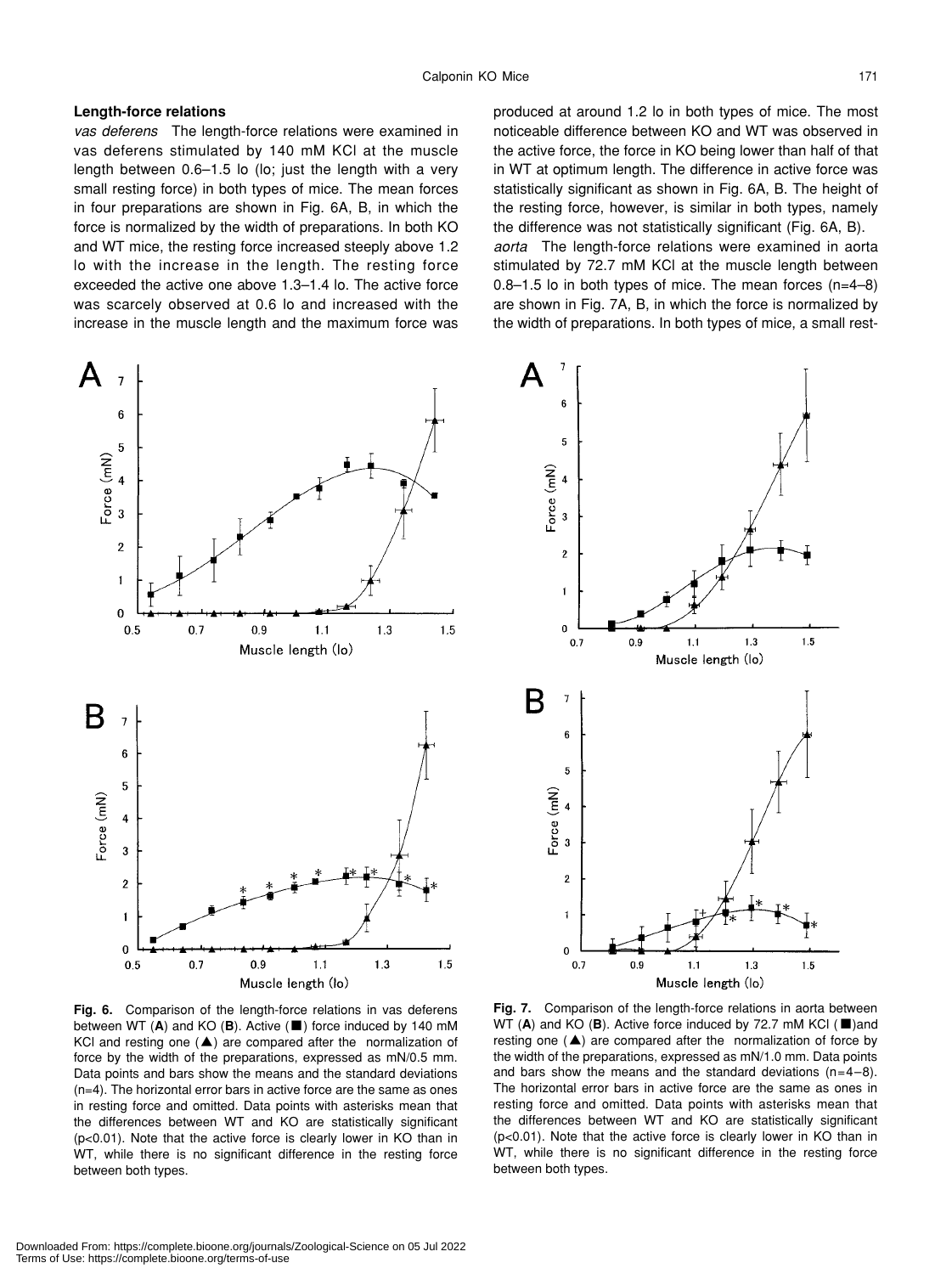

**Fig. 8.** The records for the comparison of the rate of force redevelopment after a quick shortening step of 6% lo (**A**) in WT (**B**) and KO (**C**) during the contraction induce by 140 mM KCl. Read Methods about Po,  $P_1$  and the procedure for the calculation of the rate of rise after a shortening step.

ing force was observed at 1.1 lo and it increased with the increase of the length. The active force was scarcely observed at 0.8 lo and increased with the increase in the muscle length, the maximum force being produced at around 1.3 lo in both types of mice. The amplitude of active force is markedly lower in KO than in WT at 1.1–1.5 lo and the difference is statistically significant. In contrast, the difference in the resting force between both types is not statistically significant.

#### **Rate of rise after quick release**

The preparation of vas deferens was quickly released by a length step at the maximum force induced by 140 mM KCl and the rate of force rise was measured (Fig. 8). The force quickly dropped in accordance with a quick length step and it started to rise from zero force level. The amplitude of a step was adjusted so that the bottom force after the release was just at zero level (Fig. 8A). If the release distance exceed a certain limit, the lowest force stayed for a while at 0 level. The rate of rise was different in the different points of time after the stimulation and it was slower at the beginning of the stimulation and also after the peak force, therefore, the rate of rise was always measured at the peak force. The typical records are shown in Fig. 8. In WT (Fig.

8B), force started to rise relatively slowly from the bottom after a step and rose up to 40–50% of the peak force. This incomplete recovery of force might be caused by the decrease in the activation by high KCl. The force in KO rose from the bottom faster than in WT (Fig. 8C). The essential difference between two types of mice was only the rate of rise and no other difference was found in force change. The rate of rise was measured as mentioned in the methods and compared between WT and KO. The results (from 5 sam-

**Table 1.** Comparison of the rates of force redevelopment after a shortening step in vas deferens between wild-type (WT) and calponin knockout (KO) during the contraction induced by 140 mM KCl. The difference in the mean of force is statistically significant (p<0.001). See text for details.

| rate of rise $(P_1/P_0)$ |                 |
|--------------------------|-----------------|
| WT                       | KO              |
| 0.31                     | 0.70            |
| 0.41                     | 0.74            |
| 0.54                     | 0.86            |
| 0.33                     | 0.84            |
| 0.23                     | 0.82            |
| $0.36 \pm 0.12$          | $0.79 \pm 0.07$ |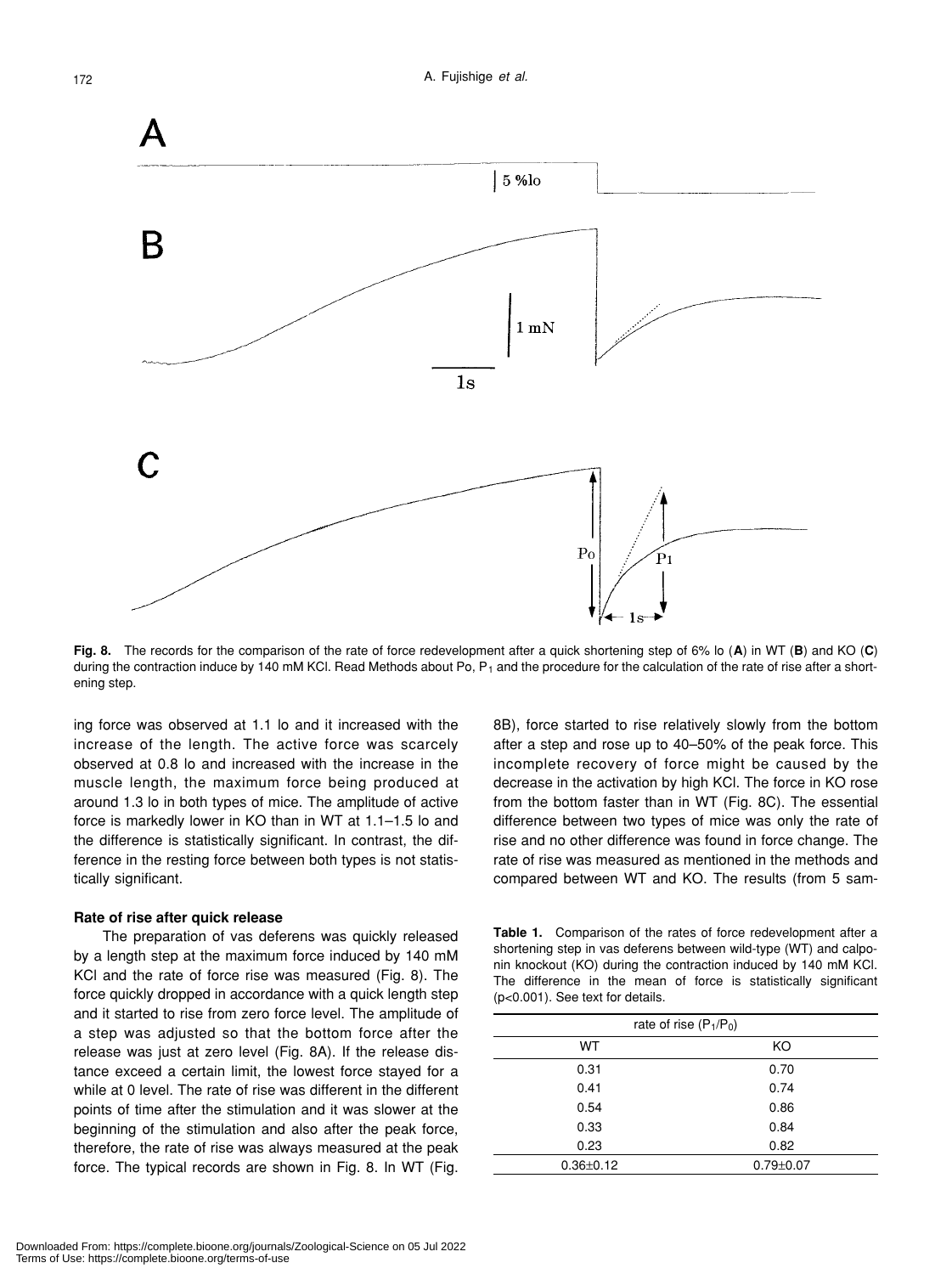ples in both types of mice are shown in Table 1. The means are 0.36 and 0.79 in WT and KO, respectively and the difference was statistically significant p<0.001).

#### **DISCUSSION**

The contraction of mammalian smooth muscle is regulated primarily by the phosphorylation and dephosphorylation of myosin (Dillon *et al*., 1981; Walsh *et al*., 1982; Hartshorne, 1987). The binding of Ca and calmodulin (CaM) forms the Ca-CaM complex, which interacts with the enzyme, myosin light-chain kinase (MLCK) and converts kinase from an inactive to an active state. This phosphorylation reaction triggers the cycling of myosin cross-bridges along actin filaments and develops contractile force. The lines of evidence have been accumulated to support a primary role played by myosin phosphorylation and dephosphorylation in the regulation of mammalian smooth muscle contraction. But a lot of physiological and pharmacological studies have suggested the existence of additional secondary mechanisms, Ca-dependent and Ca-independent, which modulate the contractile state of a mammalian smooth muscle (Hori *et al*., 1992; Sato *et al*., 1992).

In the present paper, we demonstrated that the some mechanical properties in calponin knockout mice are different from those in wild type ones. The most remarkable point is the fact that the isometric force in KO elicited by high KCl is clearly lower than in WT in length-force relations (Figs. 6 and 7). In our previous paper (Takahashi *et al*., 2000) also, the decrease in isometric force was suggested. The isometric force, however, primarily depends on the muscle length and the exact proof of the isometric force necessitates the measurements of length-force relationships. In Figs. 6 and 7, it is definitely proved that the active isometric force is lower in KO than in WT and this difference is statistically significant. On the other hand, there is no statistical difference in the resting force between two types of mice in vas deferens and aorta. This fact suggests that the tissues causing the resting force are not modified by the genetic deficiency of calponin. We studied the histology of smooth muscle tissues of vas deferens and aorta in KO and WT in the previous paper (Takahashi *et al*., 2000) by light- and electron-microscopy. There appeared no obvious differences between KO and WT in wall thickness, the number of cell layers, cell shape or size, and extracellular matrix. The only difference was that the histochemical study did not detect calponin in KO mice. These histological observations are consistent with the present measurements of resting force.

The lower active force generation in KO groups was also confirmed by the results shown in Fig. 5, in which the concentration of KCl for stimulation was changed. The first step for activation by KCl is the depolarization of membrane, which activates Ca influx or Ca release from intracellular store-site. The results in Fig. 5 suggest that the activation process through membrane depolarization was not altered by calponin deficiency, though membrane potential was not

measured in the present experiment. In our previous experiment (Takahashi *et al*., 2000), we measured the intracellular Ca concentration and proved that the changes in the intracellular Ca concentration with time in the activation by KCl in KO was not different from those in WT. These observations may suggest that the genetic calponin deficiency does not influence the excitation-contraction coupling, though further experiments would be required for the exact proof.

In our previous paper (Takahashi *et al*., 2000), it was shown that the maximum isotonic shortening velocity of the smooth muscle in vas deferens in calponin KO mice was faster than in WT. In the present experiment, we showed that the rate of rise after a quick length step, which was also a measure of the cycling of cross-bridges (Carlson and Wilkie, 1974 ), was faster in KO by more than twice than in WT (Fig. 8) and this difference was statistically significant. These results demonstrate that cross-bridge cycling in calponin KO is faster both in the isometric and in isotonic condition than in WT.

It was observed in aorta that the time courses of force development by KCl and of force decrement after the end of the stimulation were faster in KO than in WT (Fig. 4). One possible interpretation of these facts is that the cross-bridge cycling is faster in KO. The processes, however, of the activation and deactivation by high KCl are very complex and some other explanations are possible. As studied previously (Takahashi *et al*., 2000), the thickness and the structure of the tissue in KO is similar to those in WT and there may be no difference in the time for diffusion of the solution, therefore, the cause may exist in intracellular mechanism, e.g. the change in Ca concentration, detachment and attachment of calponin from and to actin, if any, and phosphorylation and dephosphorylation of myosin light chain. Among these, we measured the changes in intracellular Ca concentration and in the phosphorylation in the previous paper (Takahashi *et al*., 2000) but the sampling rate of measurement was not fast enough to explain the present results.

It is interesting to infer the mechanism of the crossbridge cycling from the present results that the calponin deficiency elicits the decrease in the force production and the increase in the rate of cross-bridge cycling. According to the hypothesis of muscle contraction (Huxley, 1957; Simmons and Jewell, 1973), the kinetic interaction between actin and myosin is determined by the rate constants of attachment (f) and detachment (g) between them, namely the isometric force and the maximum sliding velocity is determined by f/  $(f+g)$  and  $f+g$ , respectively. If g is assumed to increase in calponin deficiency, the isometric force decreases and the velocity increases. According to the hypothesis of the cycle of ATP-hydrolysis (Taylor, 1972), the rate limiting step in the cycle is the release of Mg-ADP from actin-myosin complex. Using an *in vitro* motility assay, Haeberle (1994) demonstrated that calponin increased the force exerted by myosin and stationary actin filaments by 3–4 fold and decreased sliding velocity of actin filament on myosin. Based on these results, Haeberle suggested that calponin inhibits the rate of